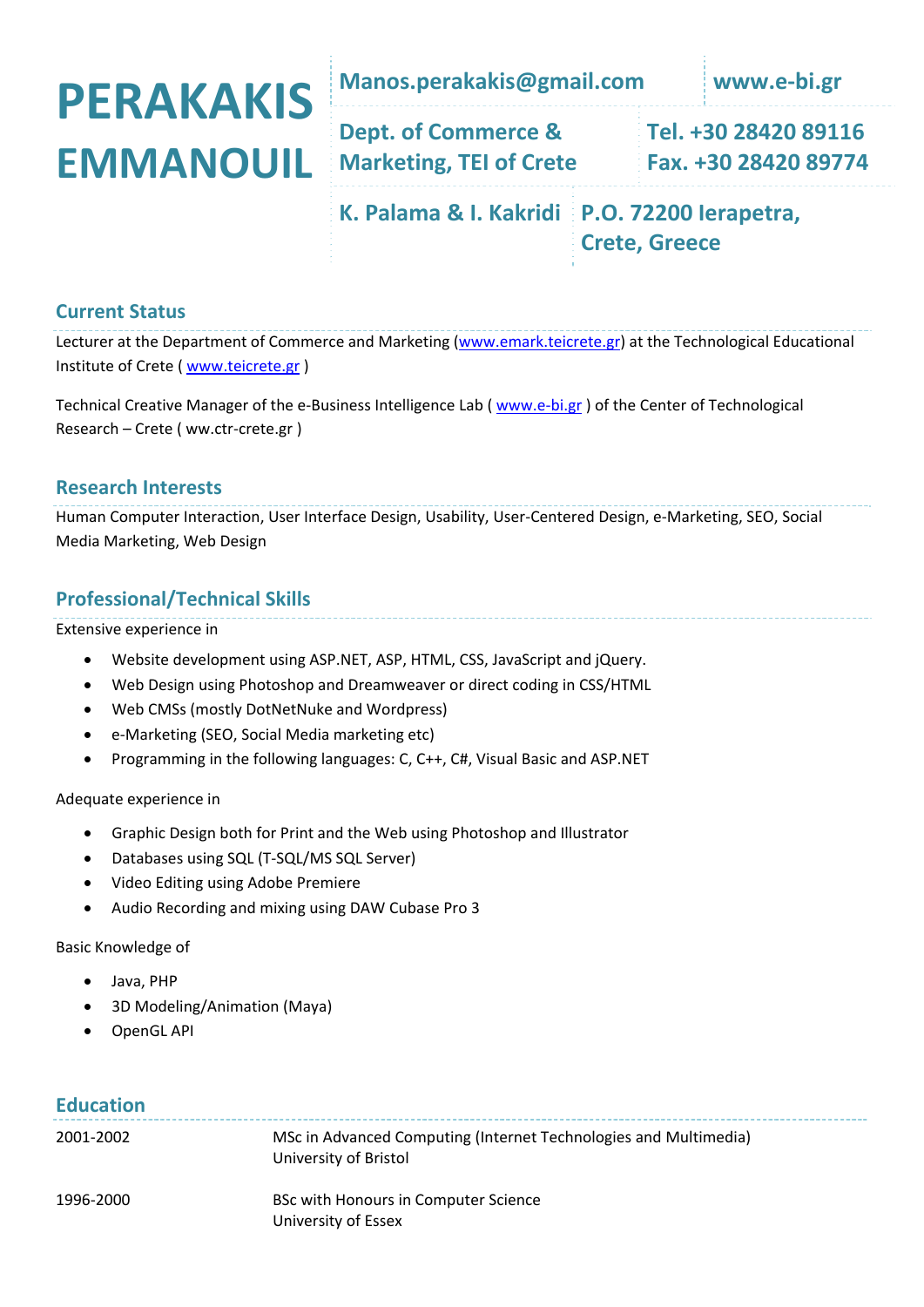| <b>Research Experience</b>                 |                                                                                                                                                                                                                                                                                    |
|--------------------------------------------|------------------------------------------------------------------------------------------------------------------------------------------------------------------------------------------------------------------------------------------------------------------------------------|
| <b>Recent Projects</b>                     | "Informational and Organizational Network for the Promotion of the Agrotourism<br>in the district of Lasithi-Crete", LEADER+ (2000-2006), Center of<br>Technological Research - Crete.                                                                                             |
|                                            |                                                                                                                                                                                                                                                                                    |
|                                            | "Development of an e-Mall Center" LEADER+ (2000-2006), Center of<br>Technological Research - Crete. (www.e-lasithi.gr)                                                                                                                                                             |
|                                            | "GIS Information System for the Municipal of Ierapetra", Center of<br>Technological Research - Crete. (www.ierapetra.gr)                                                                                                                                                           |
|                                            | A-ZMarketing.gr portal of dept. of Commerce & Marketing for the exchange of<br>information and know-how among business and academic community of Greece<br>(www.A-ZMarketing.gr).                                                                                                  |
| <b>Teaching Experience</b>                 |                                                                                                                                                                                                                                                                                    |
| September 2010 - Present                   | <b>Full-time Lecturer</b><br><b>Technological Educational Institute (TEI) of Crete</b><br>Full teach of courses: Designing with Adobe Photoshop / Introduction to video editing<br>with Adobe Premiere, Programming for the Web (HTML, Dreamweaver), e-Marketing<br>and e-Services |
| September 2008 - August<br>2010            | <b>Research Associate</b><br><b>Technological Educational Institute (TEI) of Crete</b><br>Full teach of courses: Designing with Adobe Photoshop / Introduction to video editing<br>with Adobe Premiere, Programming for the Web (HTML, Dreamweaver), e-Marketing<br>and e-Services |
| September 2006 - August                    | <b>Research Associate</b>                                                                                                                                                                                                                                                          |
| 2008                                       | <b>Technological Educational Institute (TEI) of Crete</b><br>Full teach of courses: Introduction to Computing, Programming for the Web and e-<br>Marketing and e-Services                                                                                                          |
| March 2003-December 2003                   | <b>Part-Time Lecturer</b><br>National Organization for Professional Education (OEEK) of Ierapetra<br>Teaching C/C++ and Visual FoxPro                                                                                                                                              |
| <b>Professional Experience</b>             |                                                                                                                                                                                                                                                                                    |
| Contambor 2000 Current Administrative Work |                                                                                                                                                                                                                                                                                    |

| September 2008 - Current  | <b>Administrative Work</b>                                                                                                                             |
|---------------------------|--------------------------------------------------------------------------------------------------------------------------------------------------------|
|                           | <b>Technological Education Institute of Crete</b>                                                                                                      |
|                           | Besides my teaching work I have contributed in the following administrative issues:                                                                    |
|                           | Design and Development of the official website for the Dept of Commerce and<br>Marketing with full content management (www.emark.teicrete.gr)          |
|                           | Co-Designed/developed the official Alumni website for the Department (<br>$\bullet$<br>alumni.emark.teicrete.gr)                                       |
|                           | Organizing the department's yearly e-marketing campaign with use of Banners,<br>$\bullet$<br>google Adwords, Facebook, youtube channel etc. since 2008 |
| October 2008 – March 2009 | <b>Web Developer/Designer</b>                                                                                                                          |
|                           | "GIS Information System for the Municipal of Ierapetra"                                                                                                |
|                           | NESSOS Information Technologies S.A. / Municipally of Ierapetra                                                                                        |
|                           | Design and development of tourist web portal for the Municipally of lerapetra with GIS                                                                 |
|                           | Maps and tourist information about the area.                                                                                                           |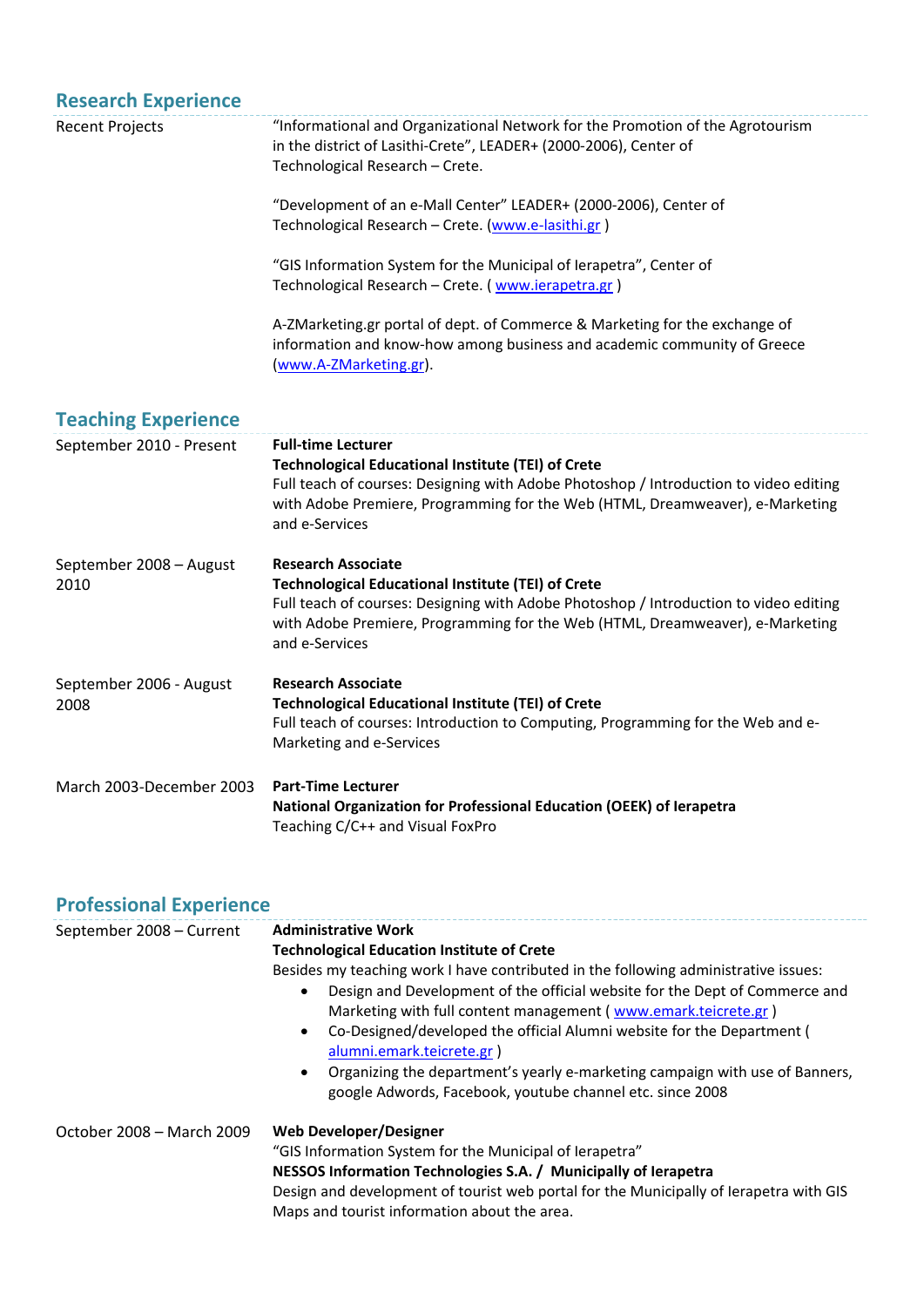| June 2008 - November 2008        | <b>Web Developer/Designer</b><br>"Development of an e-Mall Center" LEADER+<br>e-Business Intelligence Lab (www.e-bi.gr) / Center of<br>Technological Research - Crete (www.cte-crete.gr)<br>Designed and Contributed in the development of the e-Mall system (www.e-lasithi.gr)<br>Designed e-shop Templates.                                                                                                                                                                                                                                                                                                                                                                                                                                                                                                                                                                                                                                                                                                             |
|----------------------------------|---------------------------------------------------------------------------------------------------------------------------------------------------------------------------------------------------------------------------------------------------------------------------------------------------------------------------------------------------------------------------------------------------------------------------------------------------------------------------------------------------------------------------------------------------------------------------------------------------------------------------------------------------------------------------------------------------------------------------------------------------------------------------------------------------------------------------------------------------------------------------------------------------------------------------------------------------------------------------------------------------------------------------|
| January 2004 - December<br>2008  | Co-Founder / Web Designer - Developer<br><b>VENITURAKIS M. - PERAKAKIS E. Company</b><br>The company was founded in 2004 for the needs of the portal project me and my partner<br>have developed as a hobby in 2000 but was evolved into one of the most popular<br>websites in Greece. Following are some of the most important projects we worked on<br>besides that:<br>Development and marketing of two business software packages: "Επί<br>$\bullet$<br>Πιστώσει", a bank cheque management software (VB6/XML) and No-Problem<br>Income-Outcome (C#.NET/XML) for monitoring income and expenses.<br>Development of several small and large-scale websites: kalpes.gr (election<br>website), lagoniko.gr (search engine based on Google custom search),<br>shopcorner.gr (e-shop custom developed in-house on ASP.NET) with a smart<br>client application, www.pancretabank.gr (website for the bank of Crete) and<br>numerous others.<br>e-marketing and SEO services for our websites<br>$\bullet$                  |
| March 2001 - Present             | Co-Founder / Web Designer - Developer<br>www.asxetos.gr<br>With fellow business partner Marinos Veniturakis started the Portal website "asxetos.gr"<br>as a hobby back in 2000 but quickly became one of most popular independent websites<br>in Greece, currently having more than 15.000 visits per day.<br>My involvement in this large project was the constant development and expansion of the<br>website using ASP, ASP.NET, HMTL, XML and MS SQL SERVER.<br>The site has undergone 3 complete re-designs, where the first two were developed on 2<br>versions of a custom Content Management System I developed on ASP (v1) and ASP.NET<br>(v2). The latest version is based on the open-source .NET content management system<br>DotNetNuke but we also developed a number of custom modules to fit our needs.<br>Other important skills I developed and practiced thoroughly on this project include<br>extensive SEO (search engine optimization), e-marketing, Google adsense and web<br>statistics analysis. |
| June 2000 - Present              | <b>Part-time Volunteer work</b><br>Archipelagos - Institute of Marine and Terrestrial Research (www.archipelago.gr)<br>Designed and developed the organizations portal website using ASP.NET and DNN CMS<br>system.<br>Upgrading website with new features occasionally.                                                                                                                                                                                                                                                                                                                                                                                                                                                                                                                                                                                                                                                                                                                                                  |
| November 2004 -<br>November 2005 | <b>Army Service</b><br><b>KEPYES (IT center of the Greek Army)</b><br>During my service in the army I have been assigned the role of project manager and<br>developer in the department of small-scale applications.                                                                                                                                                                                                                                                                                                                                                                                                                                                                                                                                                                                                                                                                                                                                                                                                      |
| December 2003 - June 2004        | <b>Web Developer</b><br><b>Encode S.A.</b><br>Working as a developer for a web-based intranet security policy application (<br>PolicySphere ) using .NET 2003 and SQL Server 2000.                                                                                                                                                                                                                                                                                                                                                                                                                                                                                                                                                                                                                                                                                                                                                                                                                                        |
| 2000-2001                        | <b>Web Developer</b><br><b>Freelance</b><br>Developing websites using HTML, ASP and Macromedia Flash.                                                                                                                                                                                                                                                                                                                                                                                                                                                                                                                                                                                                                                                                                                                                                                                                                                                                                                                     |